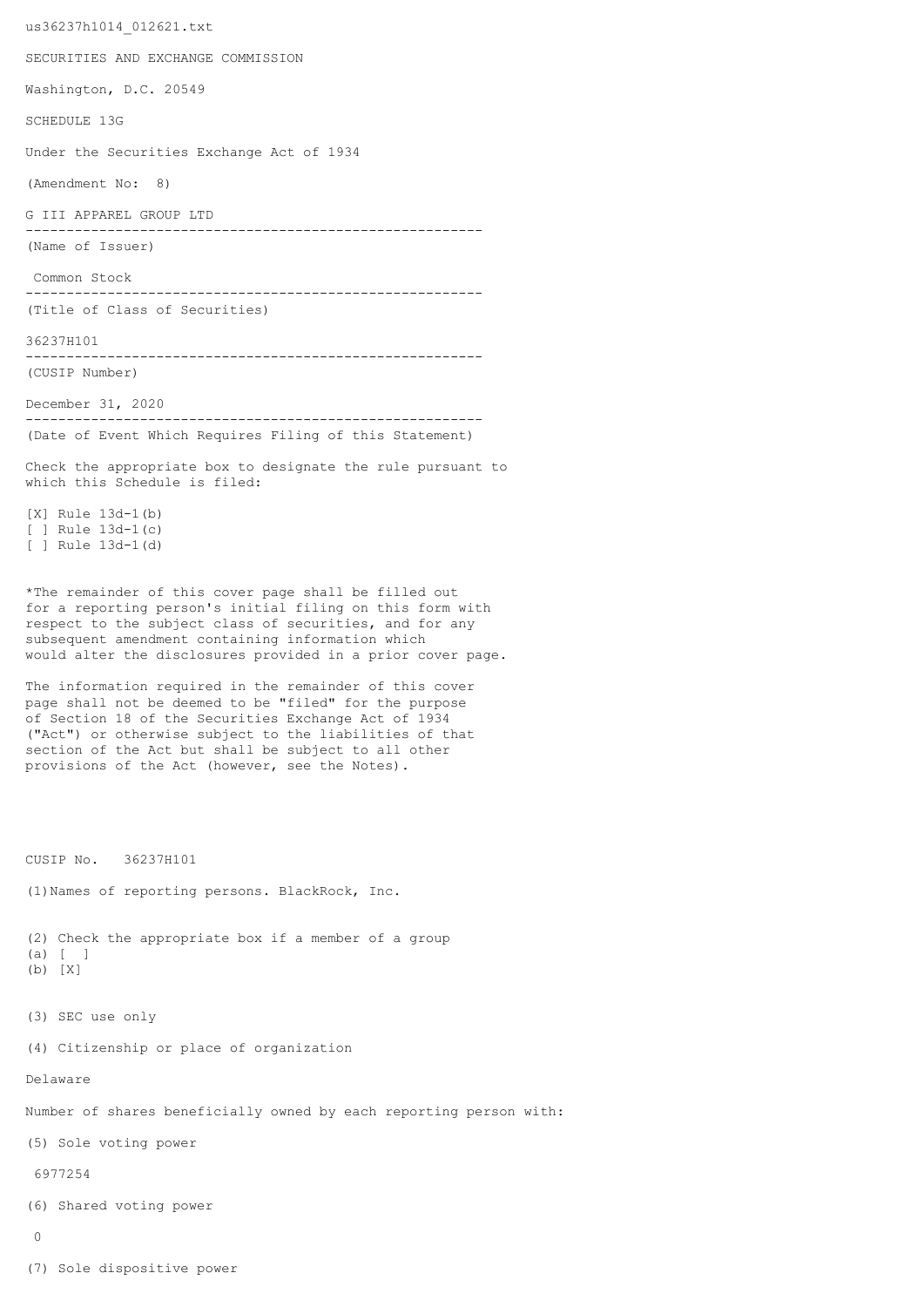```
(8) Shared dispositive power
 \Omega(9) Aggregate amount beneficially owned by each reporting person
 7110728
(10) Check if the aggregate amount in Row (9) excludes certain shares
(11) Percent of class represented by amount in Row 9
 14.7%
(12) Type of reporting person
HC
Item 1.
Item 1(a) Name of issuer:
          -----------------------------------------------------------------------
G III APPAREL GROUP LTD
Item 1(b) Address of issuer's principal executive offices:
-----------------------------------------------------------------------
512 SEVENTH AVENUE
NEW YORK NY 10018
Item 2.
2(a) Name of person filing:
    ----------------------------------------------------------------------
BlackRock, Inc.
2(b) Address or principal business office or, if none, residence:
-----------------------------------------------------------------------
BlackRock, Inc.
55 East 52nd Street
New York, NY 10055
2(c) Citizenship:
 --------------------------------------------------------------------
 See Item 4 of Cover Page
2(d) Title of class of securities:
                                    -------------------------------------------------------------------
 Common Stock
2(e) CUSIP No.:
See Cover Page
Item 3.
If this statement is filed pursuant to Rules 13d-1(b), or 13d-2(b) or (c),
check whether the person filing is a:
[ ] Broker or dealer registered under Section 15 of the Act;
[ ] Bank as defined in Section 3(a)(6) of the Act;
[ ] Insurance company as defined in Section 3(a)(19) of the Act;
```
[ ] Investment company registered under Section 8 of the

[ ] An investment adviser in accordance with Rule  $13d-1$ (b)(1)(ii)(E);

Investment Company Act of 1940;

7110728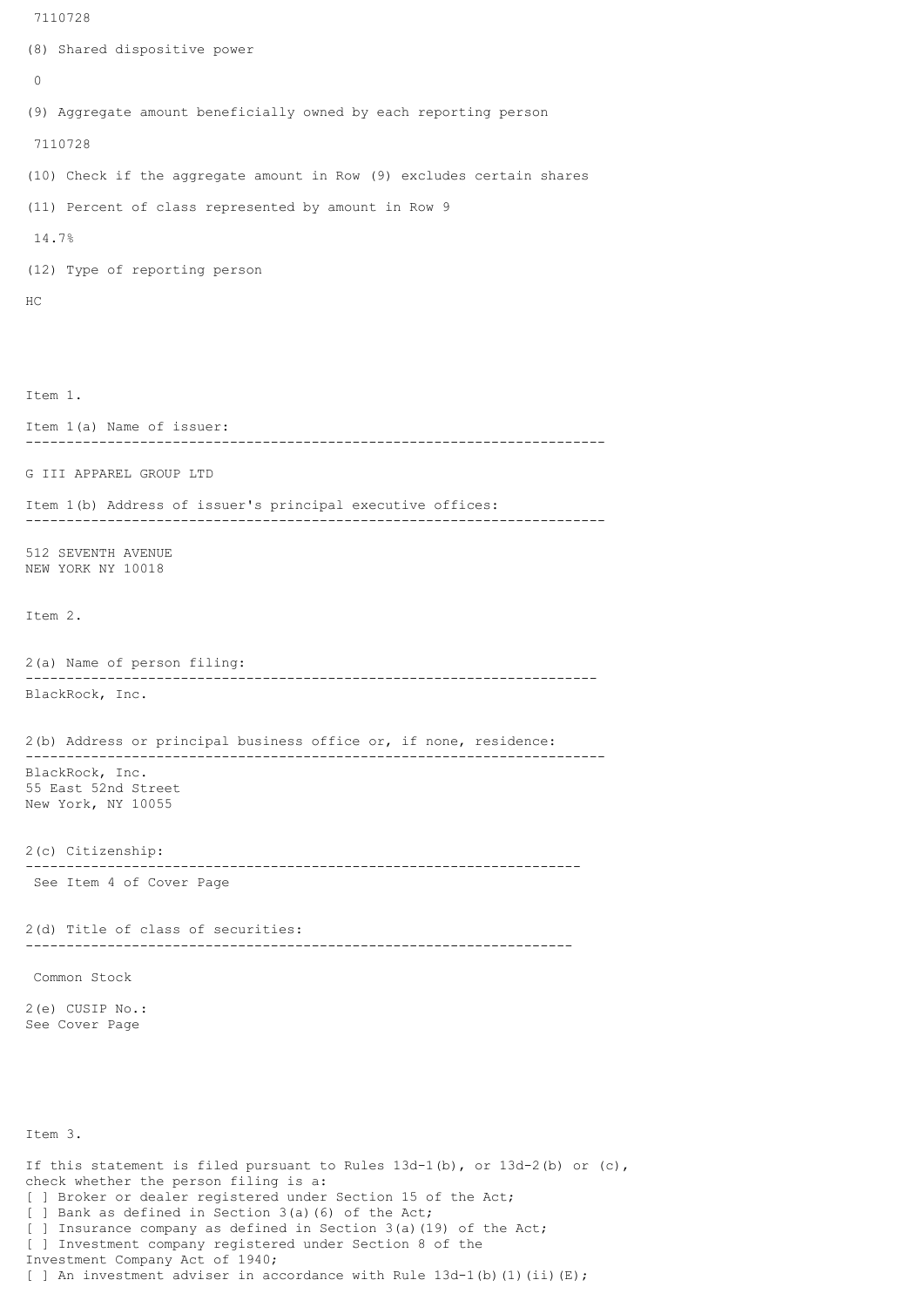[ ] An employee benefit plan or endowment fund in accordance with Rule 13d-1(b)(1)(ii)(F); [X] A parent holding company or control person in accordance with Rule  $13d-1(b)(1)(ii)(G);$ [ ] A savings associations as defined in Section 3(b) of the Federal Deposit Insurance Act (12 U.S.C. 1813); [ ] A church plan that is excluded from the definition of an investment company under section  $3(c)$  (14) of the Investment Company Act of 1940; [ ] A non-U.S. institution in accordance with Rule  $240.13d-1(b)(1)(ii)(J);$ [ ] Group, in accordance with Rule 240.13d-1(b)(1)(ii)(K). If filing as a non-U.S. institution in accordance with Rule  $240.13d-1$ (b)(1)(ii)(J), please specify the type of institution: Item 4. Ownership Provide the following information regarding the aggregate number and percentage of the class of securities of the issuer identified in Item 1. Amount beneficially owned: 7110728 Percent of class 14.7% Number of shares as to which such person has: Sole power to vote or to direct the vote 6977254 Shared power to vote or to direct the vote  $\Omega$ Sole power to dispose or to direct the disposition of 7110728 Shared power to dispose or to direct the disposition of  $\cap$ Item 5. Ownership of 5 Percent or Less of a Class. If this statement is being filed to report the fact that as of the date hereof the reporting person

Item 6. Ownership of More than 5 Percent on Behalf of Another Person

has ceased to be the beneficial owner of more than 5 percent of the

 If any other person is known to have the right to receive or the power to direct the receipt of dividends from, or the proceeds from the sale of, such securities, a statement to that effect should be included in response to this item and, if such interest relates to more than 5 percent of the class, such person should be identified. A listing of the shareholders of an investment company registered under the Investment Company Act of 1940 or the beneficiaries of employee benefit plan, pension fund or endowment fund is not required.

The interest of 1 such person, iShares Core S&P Small-Cap ETF, in the common

stock of G III APPAREL GROUP LTD is more than five percent of the total outstanding common stock.

class of securities, check the following [ ].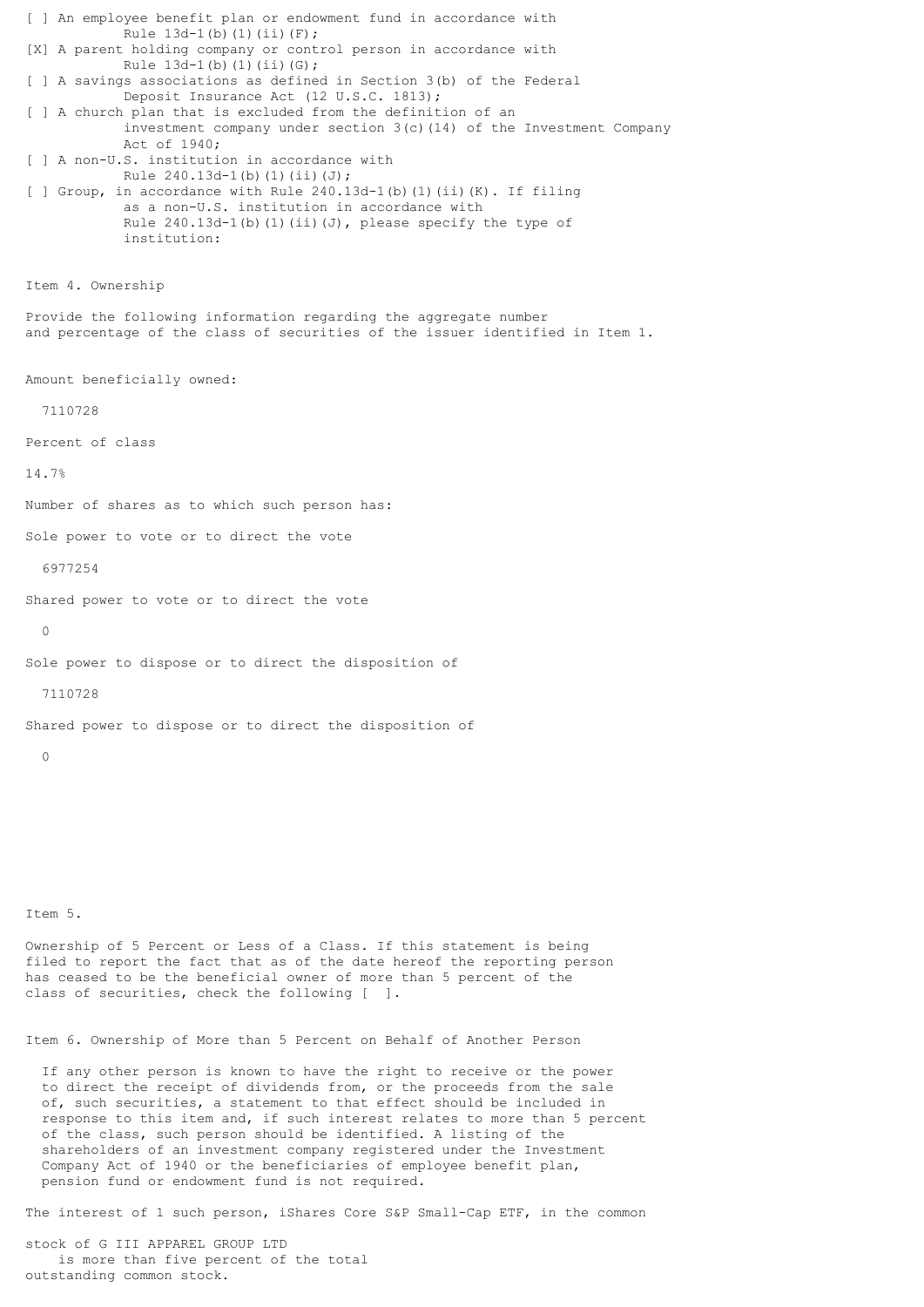Item 7. Identification and Classification of the Subsidiary Which Acquired the Security Being Reported on by the Parent Holding Company or Control Person.

## See Exhibit A

Item 8. Identification and Classification of Members of the Group

If a group has filed this schedule pursuant to Rule  $13d-1(b)$  (ii)(J), so indicate under Item 3(j) and attach an exhibit stating the identity and Item 3 classification of each member of the group. If a group has filed this schedule pursuant to Rule 13d-1(c) or Rule 13d-1(d), attach an exhibit stating the identity of each member of the group.

## Item 9. Notice of Dissolution of Group

Notice of dissolution of a group may be furnished as an exhibit stating the date of the dissolution and that all further filings with respect to transactions in the security reported on will be filed, if required, by members of the group, in their individual capacity.

See Item 5.

Item 10. Certifications By signing below I certify that, to the best of my knowledge and belief, the securities referred to above were acquired and are held in the ordinary course of business and were not acquired and are not held for the purpose of or with the effect of changing or influencing the control of the issuer of the securities and were not acquired and are not held in connection with or as a participant in any transaction having that purpose or effect.

## Signature.

After reasonable inquiry and to the best of my knowledge and belief, I certify that the information set forth in this statement is true, complete and correct.

Dated: January 26, 2021 BlackRock, Inc.

Signature: Spencer Fleming

-------------------------------------------

Name/Title Attorney-In-Fact

The original statement shall be signed by each person on whose behalf the statement is filed or his authorized representative. If the statement is signed on behalf of a person by his authorized representative other than an executive officer or general partner of the filing person, evidence of the representative's authority to sign on behalf of such person shall be filed with the statement, provided, however, that a power of attorney for this purpose which is already on file with the Commission may be incorporated by reference. The name and any title of each person who signs the statement shall be typed or printed beneath his signature.

Attention: Intentional misstatements or omissions of fact constitute Federal criminal violations (see 18 U.S.C. 1001).

Exhibit A